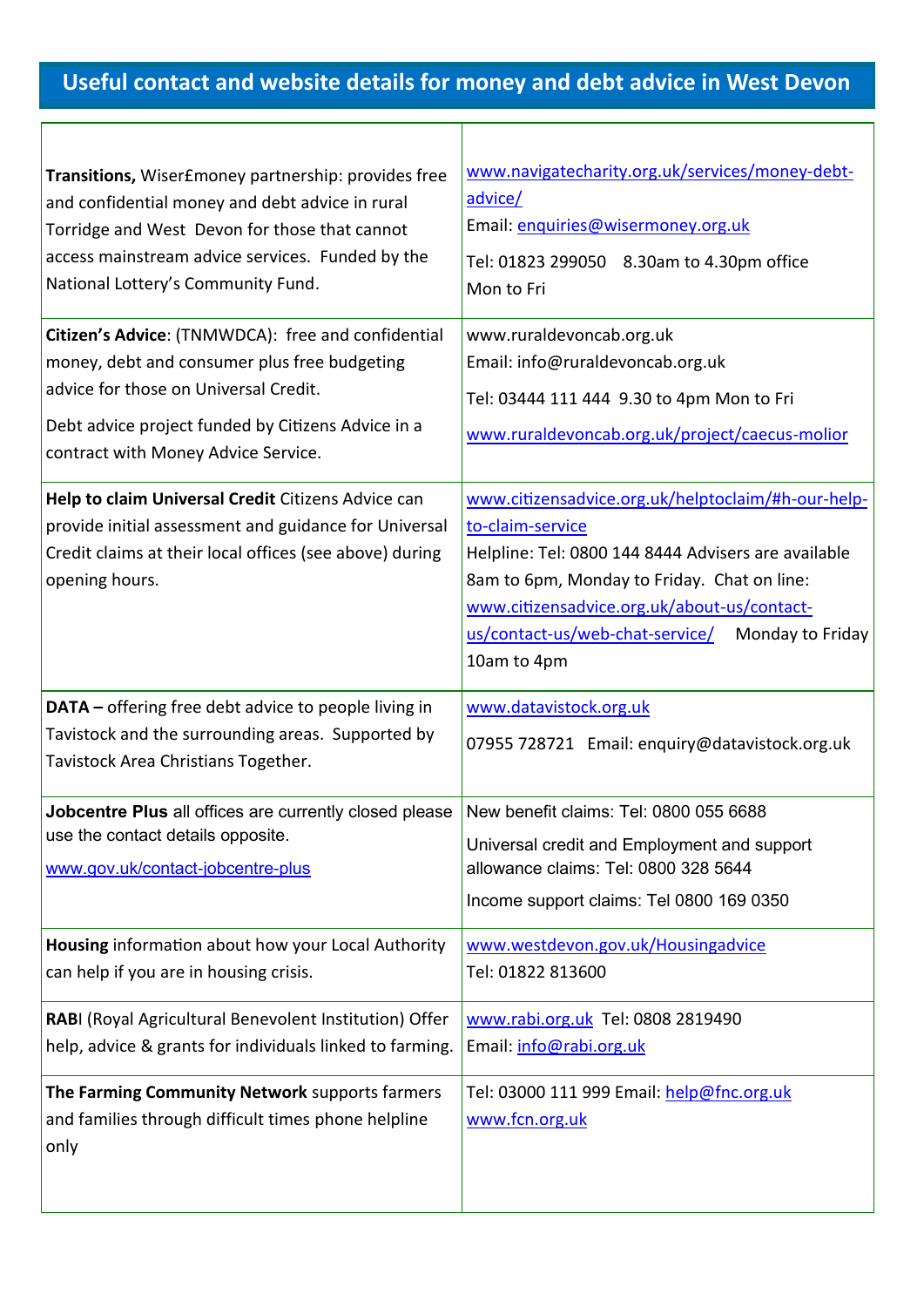| Perennial Advice & Support offer advice, support and<br>financial assistance to people of all ages working in or<br>retired from horticulture                                                                                   | 0800 093 8543 (Mon-Fri 8.30 am - 5.00pm)<br>Or email: services@perennial.org.uk                                                                                                                                                                                                                                    |
|---------------------------------------------------------------------------------------------------------------------------------------------------------------------------------------------------------------------------------|--------------------------------------------------------------------------------------------------------------------------------------------------------------------------------------------------------------------------------------------------------------------------------------------------------------------|
| Royal British Legion and SSAFA: offers help, advice &<br>grants to members of the armed services, veterans,<br>reservists and their families.                                                                                   | www.britishlegion.org.uk Tel: 0808 802 8080<br>www.ssafa.org.uk<br>Tel: 0800 731 4880                                                                                                                                                                                                                              |
| <b>Macmillan</b> free and confidential advice for individuals<br>and families who are affected by cancer and other life<br>limiting conditions on their benefit entitlements.                                                   | www.ruraldevoncab.org.uk<br>search for Macmillan<br>Email: macmillan@ruraldevoncab.org.uk<br>Tel: 0845 894 9567<br><b>National Macmillan Support Line</b><br>Tel: 0808 808 0000 Open every day, 8am - 8pm<br>www.macmillan.org.uk/cancer-information-and-<br>support/get-help/financial-help/welfare-rights-advice |
| Stepchange, debt charity offering debt advice online<br>or over the telephone                                                                                                                                                   | www.stepchange.org Tel 0800 138 1111                                                                                                                                                                                                                                                                               |
| National Debt Line, offering information and advice<br>Online free debt advice                                                                                                                                                  | www.nationaldebtadviceline.org Tel 0808 808 4000<br>www.mymoneysteps.org                                                                                                                                                                                                                                           |
| Money and Pension Service formed in 2019<br>supported by the UK Government and combining the<br>Money Advice Service, Pension Wise and Pension<br>Advisory Service.                                                             | https://maps.org.uk/                                                                                                                                                                                                                                                                                               |
| Money Advice Service - money guides, tools and<br>calculators to help improve your finances                                                                                                                                     | www.moneyadviceservice.orguk<br>Tel: 0800 138 777                                                                                                                                                                                                                                                                  |
| Benefit and grant calculator                                                                                                                                                                                                    | www.turn2us.org.uk www.entitledto.co.uk                                                                                                                                                                                                                                                                            |
| <b>Government services</b><br>Help with applying for Attendance Allowance<br>Help with applying for Pension Credit<br>If you do not have help and are vulnerable you can<br>ask for the DWP Visiting Team to visit you at home. | www.gov.uk<br>Attendance Allowance help line Tel:08007310122<br>Pension Credit help line Tel 0800991234                                                                                                                                                                                                            |
| Pension Wise free and impartial government<br>guidance about your defined contribution pension<br>options.                                                                                                                      | www.pensionwise.gove.uk/en<br>Tel: 0800 138 3944                                                                                                                                                                                                                                                                   |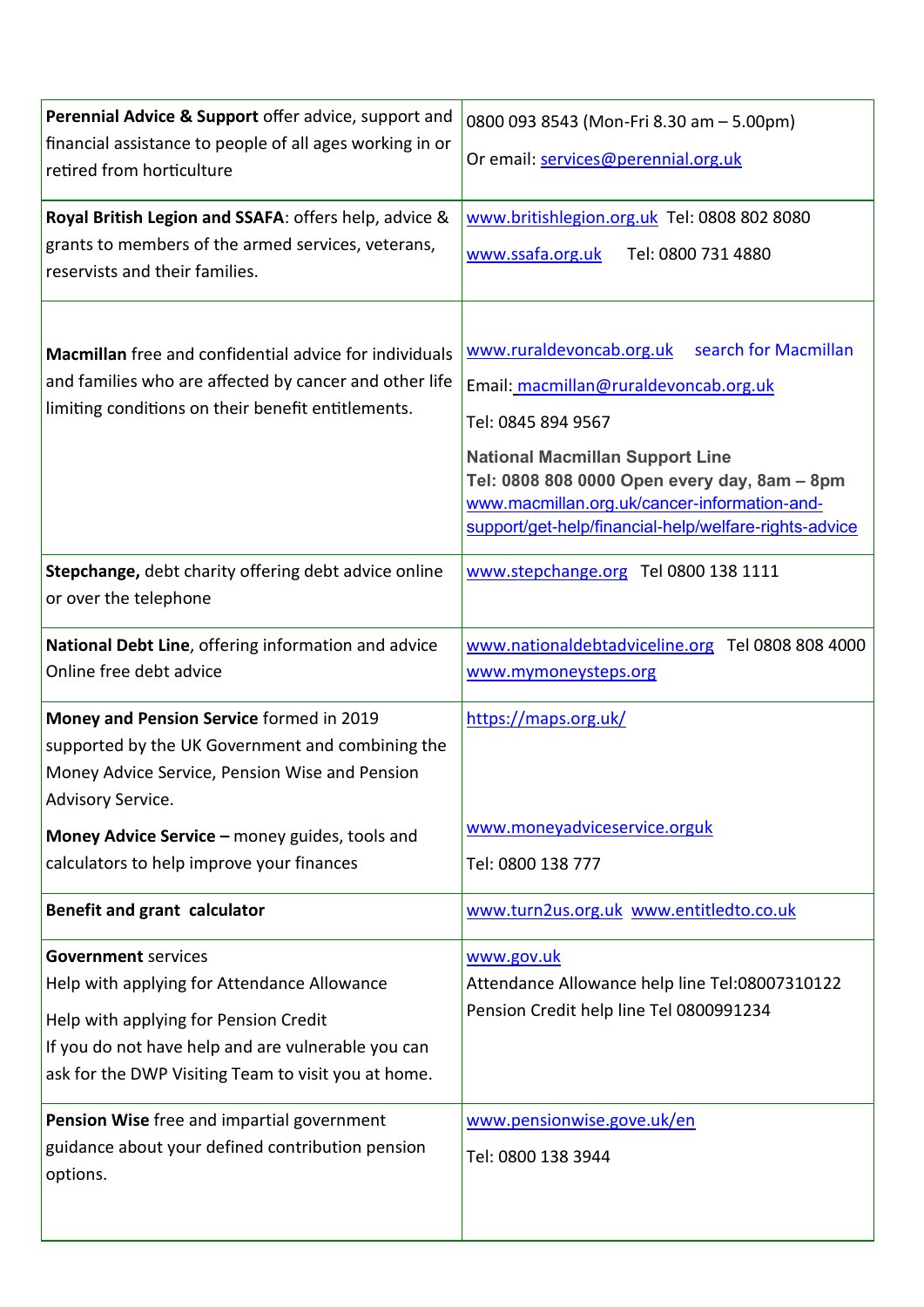| Pension Advisory Service provides free advice and<br>help with tracing lost personal pensions                                                                                                                                                                                                                                                                                                                                                                                                                                                                                                     | www.pensionsadvisoryservice.org.uk<br>Tel: 0800 011 3797                                                                                                                                                                                                                                                                                                           |
|---------------------------------------------------------------------------------------------------------------------------------------------------------------------------------------------------------------------------------------------------------------------------------------------------------------------------------------------------------------------------------------------------------------------------------------------------------------------------------------------------------------------------------------------------------------------------------------------------|--------------------------------------------------------------------------------------------------------------------------------------------------------------------------------------------------------------------------------------------------------------------------------------------------------------------------------------------------------------------|
| Local services in Devon - web-based directory of<br>services                                                                                                                                                                                                                                                                                                                                                                                                                                                                                                                                      | www.devonservices.org.uk<br>www.pinpointdevon.co.uk                                                                                                                                                                                                                                                                                                                |
| Help and advice for older people offers impartial<br>advice and information, including free guides you can<br>order and are posted to you free of charge.<br>Campaigns for better and fairer services for older<br>people.                                                                                                                                                                                                                                                                                                                                                                        | www.ageuk.org.uk Tel: 0800 169 6565<br>www.independentage.org<br>Tel: 0800 319 6789 Mon - Fri 8.30am - 6.30pm Sat<br>9am - 1pm Email: advice@independentage.org                                                                                                                                                                                                    |
| Tamar Energy support online and via phone provide<br>help with improving your insulation and heating and<br>advice on switching energy provider.                                                                                                                                                                                                                                                                                                                                                                                                                                                  | www.tamarenergycommunity.com<br>Tel: 0800 233 5414<br>Email: hello@tamarenergycommunity.com                                                                                                                                                                                                                                                                        |
| Warm home Discount if you are on a low income and<br>in receipt of certain benefits, talk to your energy<br>provider about the Warm home Discount, £140 off<br>your bill and check if you are on the best tariff.                                                                                                                                                                                                                                                                                                                                                                                 | To find out more visit www.gov.uk/the-warm-home-<br>discount-scheme/                                                                                                                                                                                                                                                                                               |
| South West Water (SWW) provides help with dealing<br>with water debts. Restart which offers a lower water<br>bill based on your ability to pay. A lower water tariff<br>lower water tariff named WaterSure Plus for those<br>using more water because of a medical condition or<br>have three or more children under 19. WaterCare for<br>those on a low income and receiving a means tested<br>benefit. The Water Care Team are SWW advisors that<br>can visit customers in their own home who would find<br>completing the application forms difficult to advise on<br>applying a lower tariff. | www.southwestwater.co.uk<br>South West Water 'debt line' Tel 0800 083 0283<br>South West Water Tel:0344 346 1010<br>To be eligible for help you will have to have a water<br>meter or have one fitted. This is free. If you can't<br>have a water meter fitted ask about an assessed<br>charge.<br>Email: watercareteam@southwestwater.co.uk<br>Tel: 0344 346 1010 |
| Water Debt Gateway for SWW customers who are in<br>debt or struggling to pay their water bill and would<br>benefit from more specialist advice Plymouth Citizens'<br>Advice Bureau offer a Restart help line service. You<br>need your SWW customer reference number so the<br>FreshStart team can get access to your water debt<br>account.                                                                                                                                                                                                                                                      | www.citizensadviceplymouth.org.uk/water-debt-<br>gateway<br>email: freshstart@plymouthcab.org.uk<br>Tel 01752 502697 or 01752 502698                                                                                                                                                                                                                               |